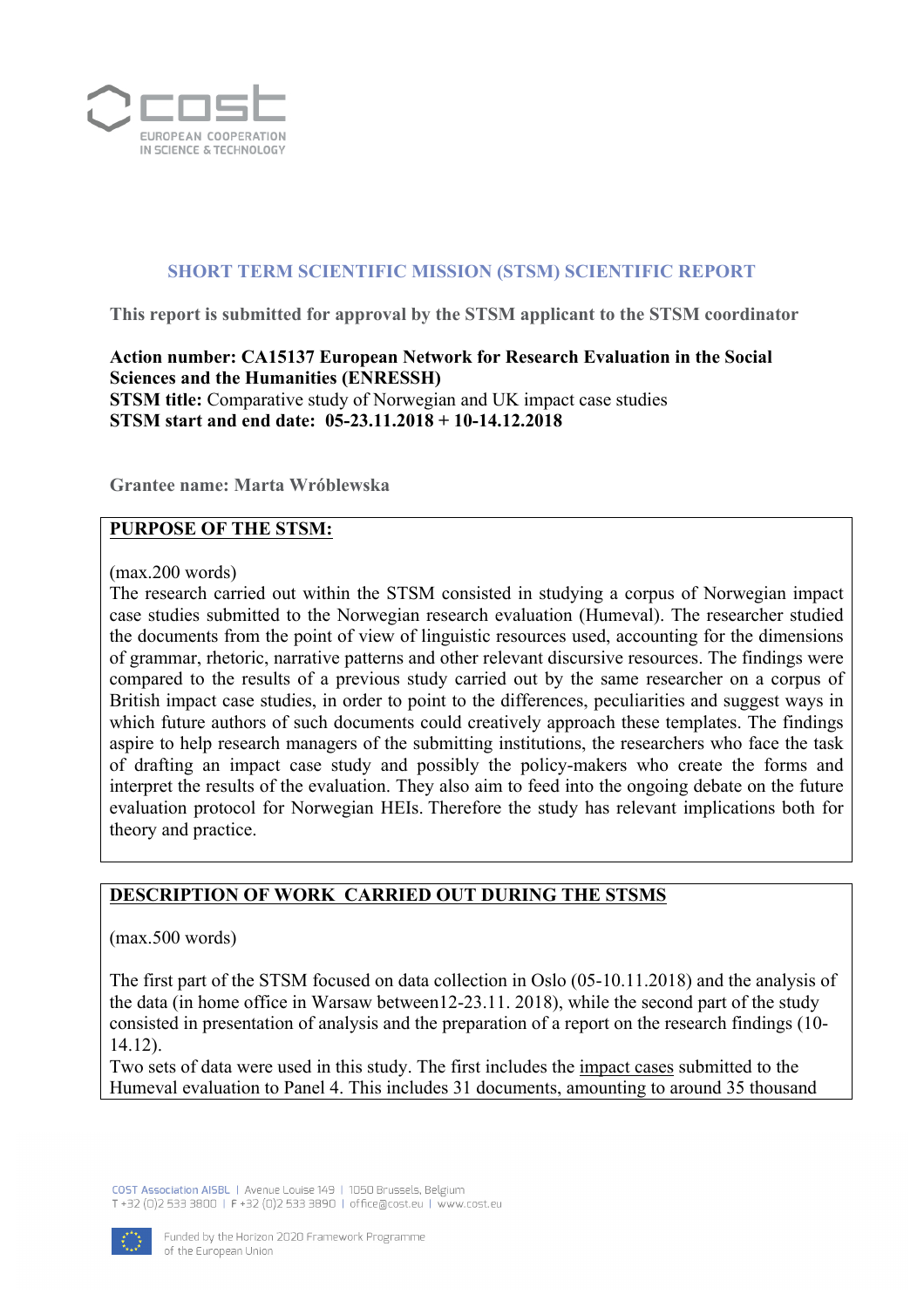

words. The documents were coded using categories previously applied to the study of the British corpus and some additional ones created in a bottom-up analytical process, using MAX Qda software. The purpose of this procedure was to compare the data set to its British counterpart – 78 case studies submitted to Panel 28 – Modern Languages and Linguistics – in the REF 2014, amounting to around 105 thousand works). The two sets were compared in terms of the use made by the authors of the template, narrative and argumentative patterns, vocabulary etc.

The second set of data includes semi-structured interviews (no=10) with two groups of social actors involved in the establishment of a new procedure of impact evaluation: 1) employees (no=4) of RCN who oversaw the Humeval evaluation on different stages and in different roles, 2) authors (no=6) of impact cases submitted to the Humeval evaluation to panel 4. The interviews together amount to about 10 hours of recordings, which were partially transcribed word for word and partially summarised by the researcher. This data set was put in context through a comparison with a corpus of interviews conducted earlier with social actors who have taken part in REF 2014 – 20 academics, 3 administrators/managers, 2 policy-makers.

While the impact cases can be considered the *product* of evaluation, the interview data was useful in shedding light on the *process* which lead to their generation. This includes, firstly the establishment and introduction the new criterion of evaluation (interviews at RCN), secondly, the response to it within the institutions, and thirdly – the longer-term consequences for academic realities (interviews with academics, authors of impact cases).

Two talks were given during the STSM, the first to present the background of the study and its aims, and the second to present and discuss preliminary results:

- "Writing about research impact a new a new academic challenge. A view from linguistics". Talk for employees of Research Council of Norway (RCN), Oslo, 07.11.2018
- § "Impact evaluation in Norway and in the UK. A progressive change in academic culture and discourse?". Talk for employees of Research Council of Norway (RCN), Oslo, 11.12.2018

## **DESCRIPTION OF THE MAIN RESULTS OBTAINED**

#### **The findings of the study are in two areas**

## **1) Comparison of British and Norwegian impact case studies**

Compared to the British impact cases which give a clear impression of belonging to one coherent and well-defined academic genre, the Norwegian case studies are strikingly diverse. This is visible on the level of document structure and length, narrative patterns, grammatical forms, use of meta content and overall focus of the texts. This shows that the genre of impact case study is not yet established in Norwegian academic culture. The relative immaturity of the genre results in the documents being less suited for the purpose of evaluation: they can be chaotic and sometimes include irrelevant information, while failing to address the key requirements and providing crucial information.

Many ICs focus on dissemination activities, while neglecting to address impact. When presenting impact, the authors often do not provide reliable evidence to corroborate the impact. When this evidence is present it is often not efficiently 'signalled' to the reader. Hence, while presenting excellent research and interesting engagement activities, many of the impact cases fail to realise